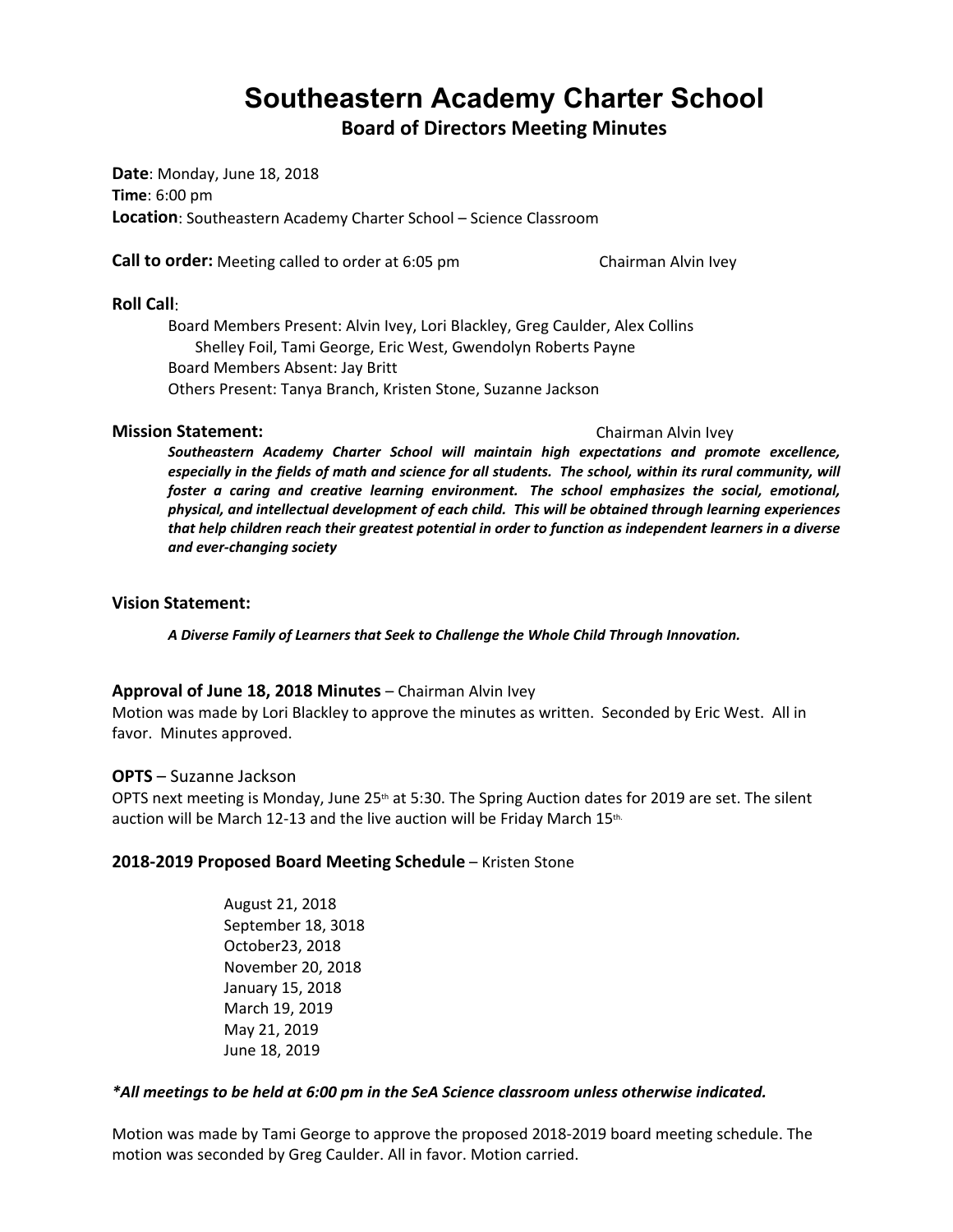#### **Committee Reports –**

#### **Finance** - Tami George, chair

The proposed 2018-2019 SeA budget was presented. The budget was based on the 2017-2018 State budget though this year's budget is expected to increase. This budget proposal includes teacher raises as well as the new reading coach position. Alex Collins made a motion to accept the budget as written. Eric West seconded the motion. All in favor. Motion carried.

#### **Policy** -Eric West, chair

Kristen Stone reported that the Parent Code of Conduct was previously emailed out to board members for review. Lori Blackley made a motion that the board approve the new Parent Code of Conduct Policy as written. Greg Caulder seconded the motion. All in favor. Motion carried.

#### **Vision** - Lori Blackley, chair

Greg Caulder agreed to serve as Vision committee chair. Lori Blackley made a motion that Greg Caulder serve as the Vision committee chair for 2018-2019. Alex Collins seconded the motion. All in favor. Motion carried.

#### **Education** -Gwendolyn Roberts Payne, chair

Kristen Stone reported that the Education committee has not met. The committee will meet in July once all the testing data has been released.

#### **Report from the Principal – Kristen Stone, Principal**

Kristen Stone reported that the preliminary testing data is in. Scores are up across the board. The school goal was 84% and we made 85% which is an "A".

Mrs. Stone is still looking for a 3-5 Science/Social Studies teacher. Two applicants turned down the job for pay and 1 applicant doesn't want to move. The board gave Mrs. Stone permission to hire for the position pending a background check and Board approval at the August  $21<sup>st</sup>$  meeting.

Mrs. Stone reported that regarding the proposed Reading Coach position, funding is available and the position is included in the 2018-2019 budget proposal. Lori Blackley made a motion that SeA add a reading coach position. Alex Collins seconded the motion. All in favor. Motion carried.

### **Report from the Financial Secretary** – Tanya Branch, Financial Secretary

Tanya Branch distributed the SeA Financial report through May 30, 2018. She reported that books, supplies and technology items have been purchased for the 2018-2019 school year in an effort to spend some allocated state funds

Holes in the floor of Mrs. Britt's classroom and the library are being repaired. The wall in Mrs. Hinson's room is being repaired as well from a roof leak that caused peeling paint, etc.

#### **New Board Member Recommendation** – Lori Blackley

At the June meeting Alvin Ivey announced that he will be stepping down from the board which means there is one board spot to fill. Lori Blackley recommended Scott McLean. Scott is a grandparent to two current students at SeA. He is an involved grandparent and active member of our community. Gwendolyn Roberts Payne made a motion that we approve Scott McLean as SeA Board member. Shelley Foil seconded the motion. All in favor. Motion carried.

### **Annual Principal Evaluation**– Lori Blackley

Lori Blackley, Jay Britt and Shelley Foil met to compile the principal evaluation data. The evaluations were positive. The committee revised the contract accordingly and it was accepted and signed by Kristen Stone.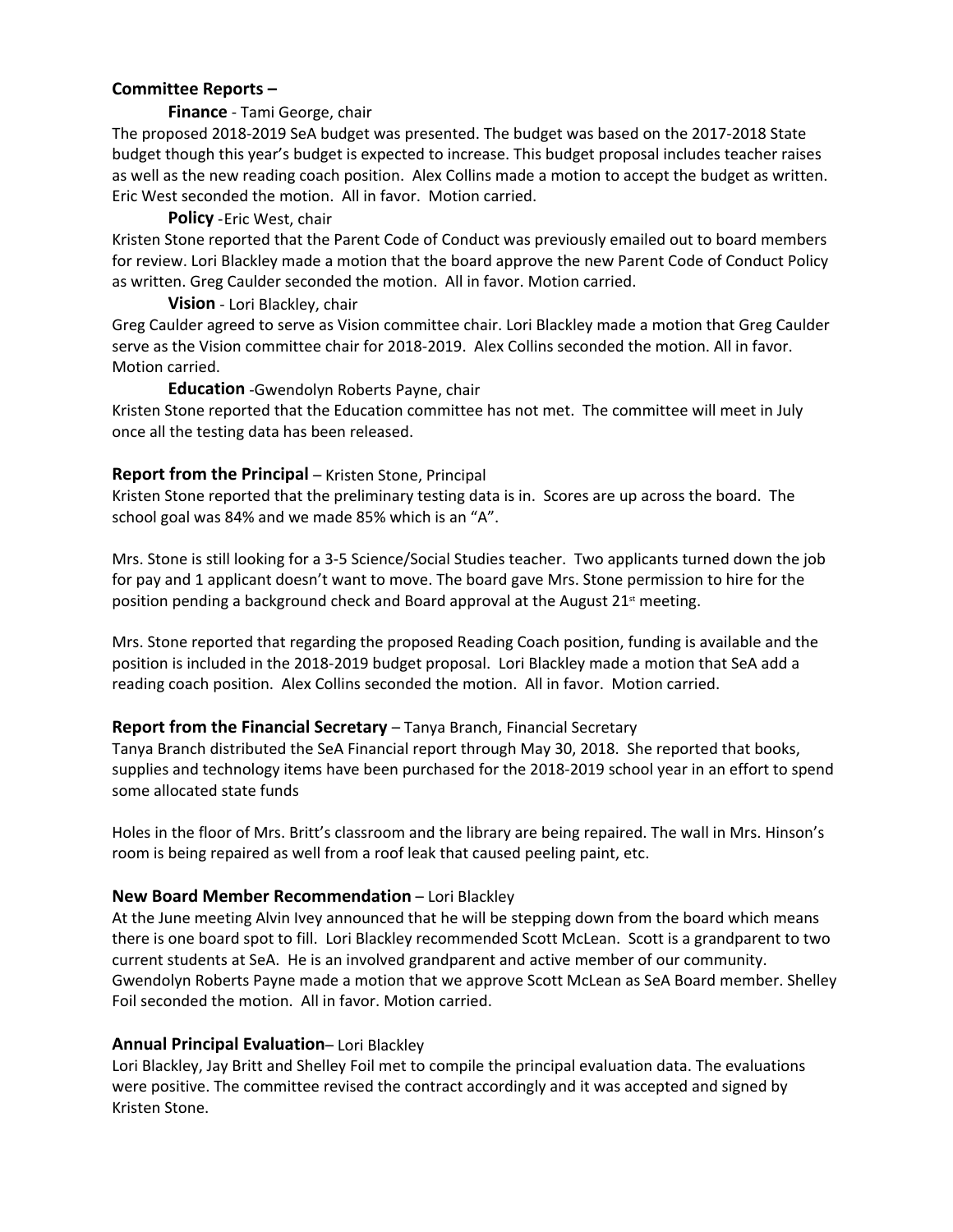### **Thank You and Recognition for Service** – Lori Blackley

Lori Blackley, Kristen Stone and the entire board thanked and recognized Alvin Ivey for his 13 years of service to the SeA Board with a plaque.

**Adjournment** - At 6:53 pm Alex Collins made a motion to adjourn the meeting. Motion seconded by Lori Blackley. All in favor. Motion carried

The SeA March Board meeting was adjourned at 6:53 pm by Chairman, Alvin Ivey.

Next meeting will be August 21st<sup>st</sup>, 2018 at 6:00pm.

Respectfully submitted, Shelley Foil